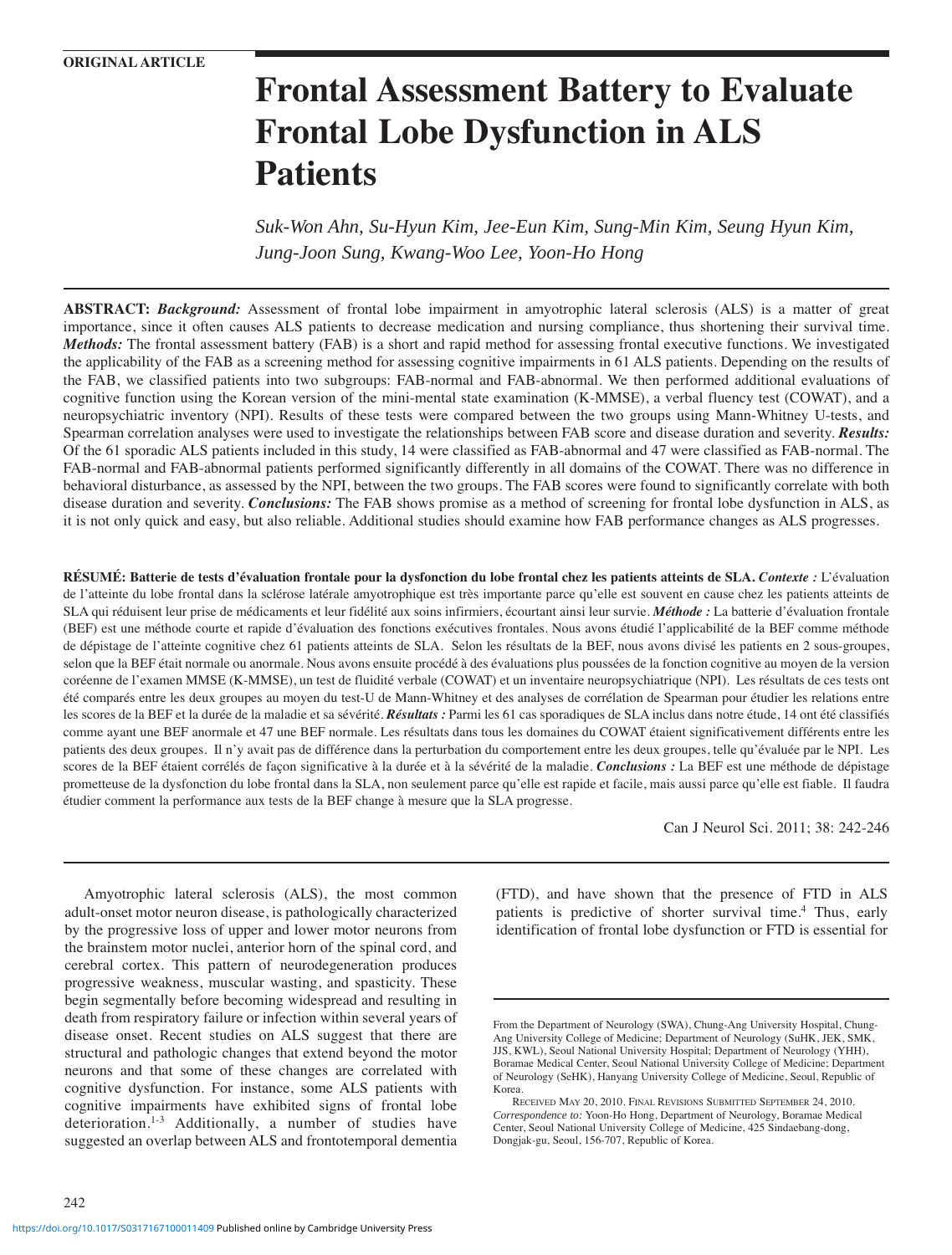improving clinical care of ALS patients, as the presence of these conditions will affect decisions regarding the management of major problems and the design of medical treatment.

Identification of FTD could be facilitated by a time-efficient and diagnostically reliable measurement tool for assessing cognitive impairments.<sup>3</sup> The frontal assessment battery (FAB) is a simple ten minute test that was designed to evaluate executive functions that are thought to be organized within the frontal lobe; this test can easily be administered at a patient's bedside or in polyclinics.5,6 The FAB was originally proposed as a valid and reliable tool for detecting executive impairment associated with neurodegenerative diseases such as Parkinson's disease, frontotemporal dementia, and Alzheimer's disease.<sup>7,8</sup> Given the similarity between these conditions and ALS, it seems likely that FAB could be a sensitive screening tool for assessing cognitive impairment in ALS patients.

Here, we performed a variety of cognitive evaluations in 61 ALS patients in order to see whether the FAB can be used to assess frontal lobe impairments in ALS patients. Depending on their performance on the FAB, patients were divided into two groups (abnormal versus normal) and then further tested with the controlled oral word association test (COWAT), the Korean version of the mini-mental status examination (K-MMSE), and the neuropsychiatric inventory (NPI). We then evaluated whether the two groups performed statistically differently on the additional tests (in order to assess the ability of the FAB to determine whether patients had cognitive impairment), and tested for correlations between FAB and disease duration and severity (in order to evaluate whether cognitive function deteriorates with disease progression).

## **METHODS**

# *Patients*

A total of 61 participants were recruited from the ALS Clinic of the Seoul National University Hospital (a tertiary referral center) after being diagnosed with definite or laboratorysupported probable ALS, as per the revised El Escorial criteria.<sup>9</sup> All patients provided informed consent prior to participating in the study. Patients were excluded from the study if they had a history of brain injury, stroke, alcohol or drug abuse, or recent (within one month) medication with a psychiatric drug, or if they were currently experiencing depression or major psychiatric disease. Patients were also excluded if either dysarthria (inability to repeat spoken and written words) or arm weakness (muscle strength ≤ Medical Research Council Grade III) were severe enough to impair performance on neuropsychological tests.

The mean disease duration, which is generally the patient's estimate of the length of time that has elapsed since onset of the first symptoms, was 16.8 months. Mean patient age was 54.5 (range: 20-79 years-old), and 42 of 61 (69%) study participants were male. On average, patients had received 10.8 years of schooling (range: 0-18 years). Functional impairment due to ALS was evaluated using the revised amyotrophic lateral sclerosis rating scale (ALSFRS-R), which consists of 12 items measuring bulbar, upper extremity, lower extremity, and respiratory functions; scores range from 0 (severe impairment) to 48 (normal functioning).<sup>10</sup>

## *Neuropsychological tests*

Executive functions were evaluated using the FAB, which consists of six subtests, each of which examines one of the processes controlled by the frontal lobes, including conceptualization, mental flexibility, motor programming and executive control of action, resistance to interference, selfregulation, inhibitory control, and environmental autonomy.6 The content of the subtests includes abstract reasoning on similarities, lexical fluency, Luria's "fist-edge-palm" motor series, conflicting instruction, go-no-go tasks, and prehension behavior.<sup>6,7</sup> Each subtest is scored on a scale of  $0-\overline{3}$ , where a score of 0 is given when the subject fails to provide an answer or responds inappropriately. These scores are added to calculate the total FAB score, which ranges from 0 to 18. Administration of



*Figure: Scatter plots illustrating the correlation between the FAB scores and both disease duration (A) and ALSFRS-R (B).*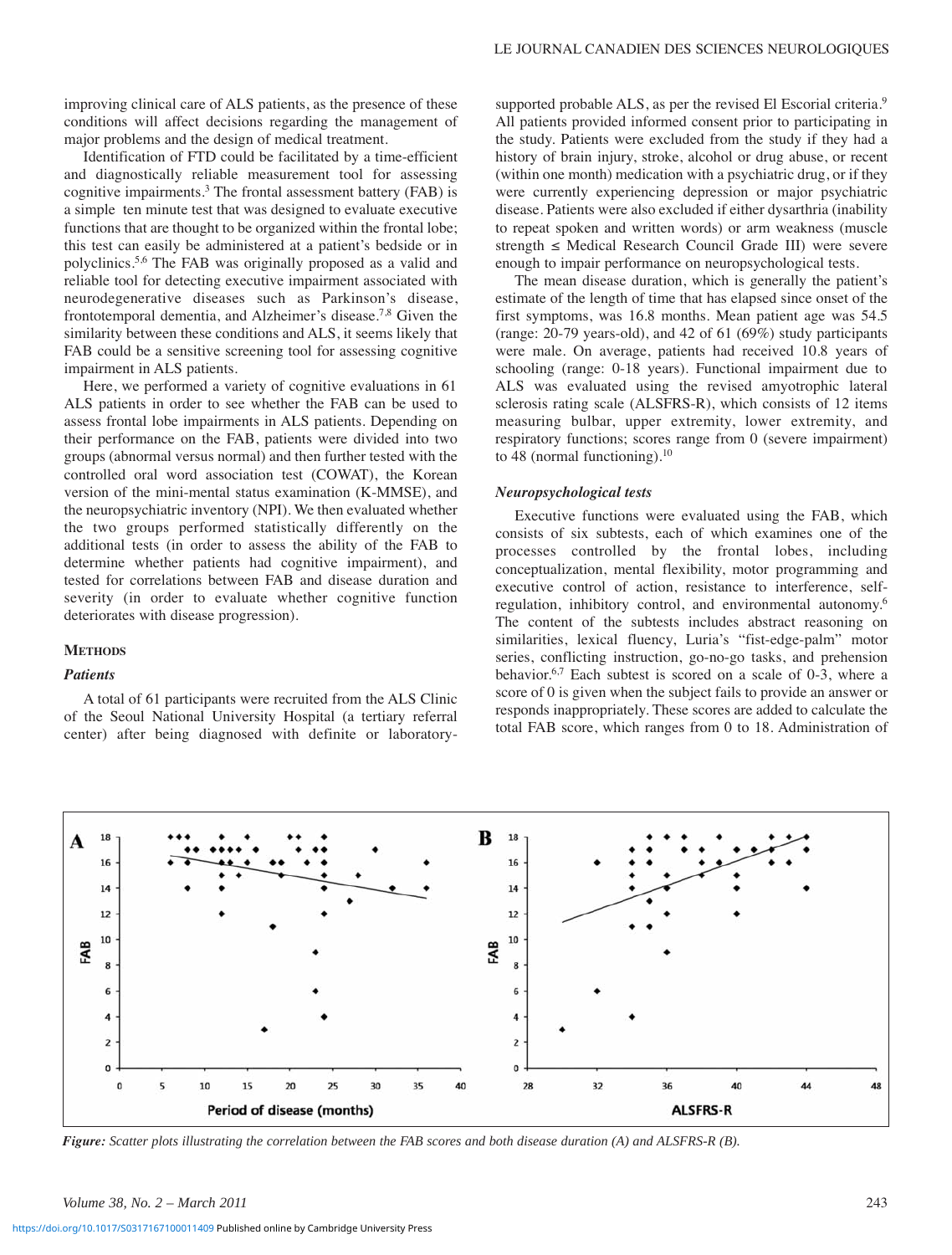the entire battery requires approximately ten minutes.<sup>6,7</sup> Because age and education level (years of schooling) have significant effects on performance, original scores were adjusted using the following, previously-reported formula: Adjusted FAB score = raw FAB score – 1.43 x  $\lceil \log(100 - \text{age}) - 3.65 \rceil - 0.98$  x  $\lceil \text{square} \rceil$ root (years of education) –  $3.15$ ].<sup>7</sup>

Verbal fluency was also assessed using the COWAT, in which patients were required to name or write as many Korean words as possible that begin with the "s" and "k" sounds (spoken phonological fluency) and with the "b" and "z" sounds (written phonological fluency). Patients were also requested to name as many animal and food names (spoken semantic fluency), and flower and grocery items (written semantic fluency) as possible.11

Patients' general cognitive functions were assessed using the K-MMSE.<sup>12,13</sup> Behavioral disturbance was evaluated using the NPI, a caregiver questionnaire designed to document the presence and extent of 12 neuropsychiatric domains commonly found in dementia, including delusions, hallucinations, agitation/aggression, depression, anxiety, apathy, irritability, euphoria, disinhibition, aberrant motor behavior, night time behavior disturbances, and appetite and eating abnormalities. Caregivers who live with patient full-time (e.g., spouses, children, parents, etc.) were requested to rate the severity of each domain (maximum score =  $3$ ).<sup>14</sup>

With the exception of the NPI, all tests were administered by a psychologist during the study period.

#### *Statistical analysis*

Patients were classified into two groups according to their performance on the FAB test. An adjusted FAB score of 14.11 was used as a cutoff point to classify patients as "FAB-normal"  $(>14.11)$  and "FAB-abnormal"  $(<14.11$ <sup>7</sup> Mann-Whitney *U* tests were used to compare the results of the K-MMSE, COWAT, and NPI between these two groups. Spearman correlation analyses were used to investigate the relationships between adjusted FAB scores and the duration and severity of disease. All tests were conducted in SPSS v. 17.0. Significance was defined as *P* < 0.05.

## **RESULTS**

Of the 61 sporadic ALS patients included in this study, 14 were classified as FAB-abnormal and 47 were classified as FABnormal.7 Demographic and clinical data, including age, sex, education level, disease duration and severity, and FAB total and sub-scores are summarized in the Table.

Among the FAB subtests, the most difficult appeared to be the lexical fluency (39 patients), go-no-go (25 patients), and conflicting instruction (17 patients) tasks. By contrast, many patients performed well on the subtests examining prehension

|                                          | All patients         | FAB-abnormal         | FAB-normal           | Mann-Whitney U test |
|------------------------------------------|----------------------|----------------------|----------------------|---------------------|
| No. of patients                          | 61                   | 14                   | 47                   |                     |
| Women: men                               | 19:42                | 8:6                  | 11:36                |                     |
| Age (years)                              | 54.5 $(\pm 11.3)$    | $61.1(\pm 11.7)$     | 52.5 $(\pm 10.5)$    | $P = 0.015$         |
| Disease duration (months)                | $16.8 (\pm 7.7)$     | $22.7 \ (\pm 6.9)$   | $15.0 (\pm 7.1)$     | $P = 0.001$         |
| Period of education (years)              | 10.8 $(\pm 4.4)$     | 9.1 $(\pm 6.9)$      | 11.3 $(\pm 3.8)$     | $P = 0.175$         |
| ALSFRS-R                                 | $38.4 (\pm 3.5)$     | $35.1 (\pm 2.7)$     | $39.3 \ (\pm 3.2)$   | P < 0.001           |
| <b>K-MMSE</b>                            | $26.5 (\pm 3.2)$     | $23.0 \ (\pm 4.5)$   | $27.5 \ (\pm 1.8)$   | P < 0.001           |
| Raw FAB                                  | $15.34 (\pm 3.26)$   | $10.71 (\pm 3.83)$   | $16.72 (\pm 1.12)$   | P < 0.001           |
| <b>Adjusted FAB</b>                      | $15.15 \ (\pm 3.77)$ | $11.24 (\pm 3.40)$   | 16.31 $(\pm .84)$    | P < 0.001           |
| Similarity                               | $2.72 \ (\pm 0.73)$  | $1.86 (\pm 1.17)$    | $2.98 \ (\pm 0.15)$  | P < 0.001           |
| Lexical fluency                          | $1.95 \ (\pm 1.01)$  | $0.93 \ (\pm 1.14)$  | $2.26 (\pm .74)$     | P < 0.001           |
| <b>Motor Series</b>                      | 2.82 $(\pm 0.62)$    | $2.36 \ (\pm 1.15)$  | $2.96 \ (\pm 0.20)$  | $P = 0.006$         |
| Conflicting Instruction                  | $2.56 \ (\pm 0.83)$  | $1.50 \ (\pm 1.09)$  | $2.87 \ (\pm 0.34)$  | P < 0.001           |
| Go-No-Go task                            | 2.41 $(\pm 0.84)$    | $1.50 \ (\pm 0.94)$  | $2.68 (\pm 0.59)$    | P < 0.001           |
| Prehension behavior                      | $2.90 \ (\pm 0.54)$  | $2.57 \ (\pm 1.09)$  | $3.00 (\pm .00)$     | $P = 0.009$         |
| COWAT                                    |                      |                      |                      |                     |
| Phonemic Verbal fluency $(s + k)$        | 14.96 $(\pm 7.68)$   | $8.85 \ (\pm 5.47)$  | $16.77 \ (\pm 7.34)$ | $P = 0.001$         |
| Phonemic written fluency $(b+z)$         | 13.94 $(\pm 5.56)$   | $9.33 \ (\pm 4.32)$  | 14.60 $(\pm 5.44)$   | $P = 0.024$         |
| Semantic verbal fluency (animal+food)    | 21.65 $(\pm 6.63)$   | $16.92 \ (\pm 4.34)$ | 22.98 $(\pm 6.58)$   | $P = 0.003$         |
| Semantic written fluency (flower+market) | $15.64 (\pm 5.31)$   | $11.00 (\pm 3.89)$   | $16.72 \ (\pm 5.03)$ | $P = 0.002$         |
| <b>NPI</b>                               | 5.31 $(\pm 3.69)$    | $5.00 (\pm 3.98)$    | 5.40 $(\pm 3.63)$    | $P = 0.595$         |

**Table: Clinical characteristics of ALS patients who were categorized according to FAB results, and comparisons of FAB, K-MMSE, COWAT, and NPI between FAB-normal and FAB-abnormal groups**

Data are expressed as mean values (± standard deviation). Abbreviations : ALS; amyotrophic lateral sclerosis, FAB; frontal assessment battery, ALSFRS-R; ALS functional rating score revised, COWAT; controlled oral word association test, NPI; Neuropsychiatric inventory, K-MMSE; Mini-mental state exam Korean version.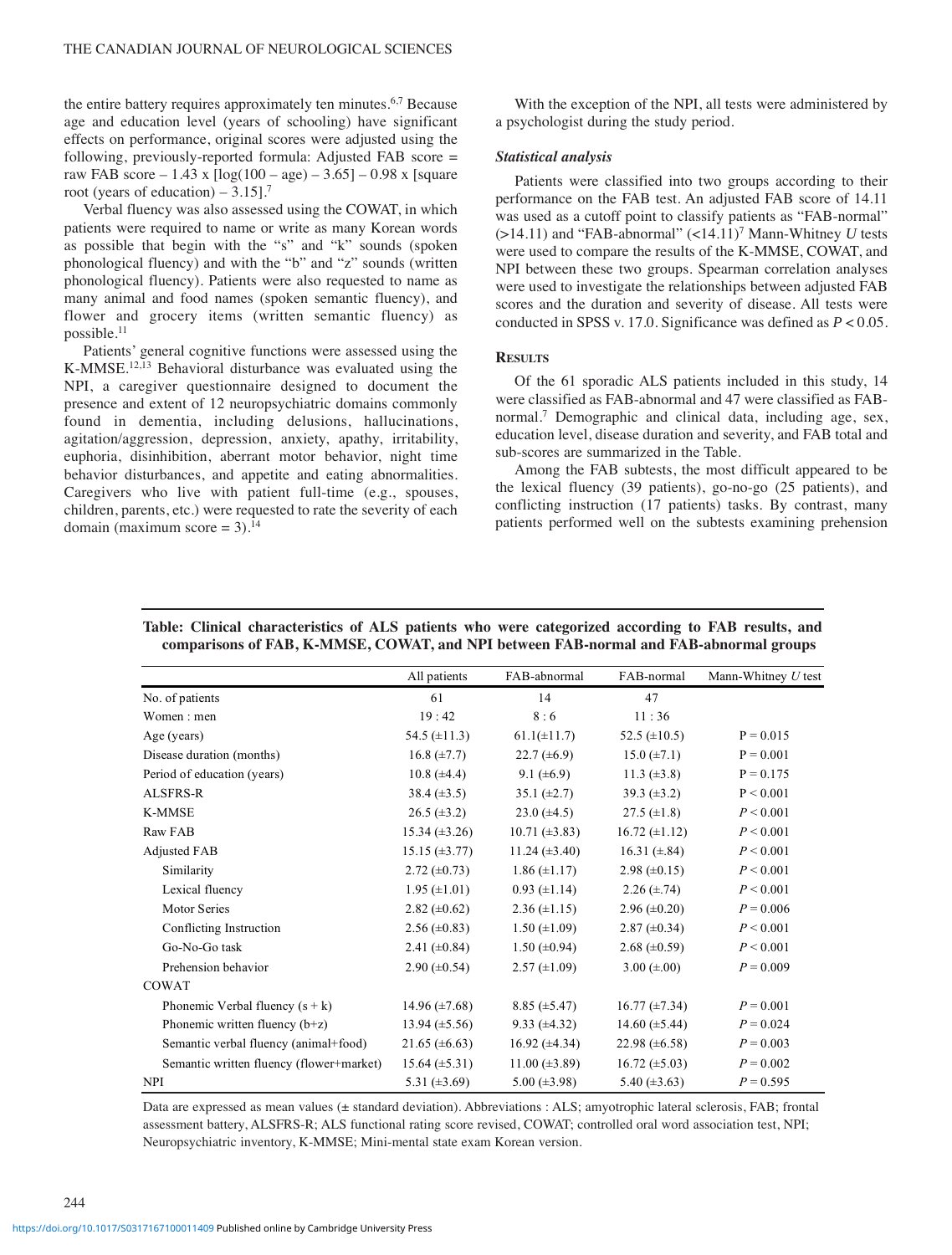behavior, motor skills, and abstract reasoning. For instance, 59 patients (96.7%) got a perfect score on the prehension behavior subtest. Frontal assessment battery-abnormal patients performed consistently worse than FAB-normal patients in the similarity, lexical fluency, go-no-go, and conflicting instruction tasks.

All of the seven patients (11.5%) with general cognitive impairment (K-MMSE < 24) were FAB-abnormal. The FABnormal and FAB-abnormal patients performed significantly differently in all domains of the COWAT, regardless of whether they were spoken, written, phonological, or semantic. There was no difference in behavioral disturbance, as assessed by the NPI, between the two groups.

Frontal assessment battery scores were found to significantly correlate with both disease duration ( $\rho = -0.324$ ,  $P = 0.011$ ) and ALSFRS-R ( $\rho = 0.427$ ,  $P = 0.001$ ) (Figure).

## **DISCUSSION**

The FAB test explores cognitive and behavioral domains under the control of the frontal lobes.15 Each of the six subtests is significantly correlated with medial and dorsolateral frontal lobe activity.16,17 Moreover, the Go-No-Go test is correlated with inferior prefrontal area.18 Here, the frequency of executive dysfunction documented by the FAB (23%) was comparable to those reported in previous studies that used more extensive neuropsychological tests.1-3 This dysfunction was verified by a second test, the COWAT. Unfortunately, as there have been no reliable normal values of COWAT in the Korean population, we could not definitely classify the patients into normal or abnormal groups according to COWAT. In contrast to the relatively poor performance in the frontal executive function tests, the K-MMSE indicated that only a few patients had general cognitive dysfunction.

The FAB score was found to correlate significantly with both disease duration and ALSFRS-R. This suggests that frontal cognitive impairment may increase as the disease progresses, though a longitudinal study is required to confirm this. In previous studies of ALS patients, verbal fluency deficits were the most consistently reported cognitive impairment. Indeed, the patients in this study performed particularly poorly in the word generation subtest.

A NPI was used to evaluate neuropsychiatric problems common to patients with ALS, including depression, anxiety, altered eating habits, agitation, hallucination, abnormal sleep behavior, disinhibition, apathy, abnormal movement, mood elation, delusion, and stubbornness.19 Results from the FABnormal and FAB-abnormal groups were not statistically different, indicating that patients' psychiatric symptoms may be unrelated to the cognitive impairment documented by the FAB. The relation between behavioral disturbances and cognitive impairments in ALS remains to be elucidated in future studies.

The drawback of using the FAB to evaluate frontal lobe dysfunction in ALS patients is that performance may be affected by motor impairments such as arm weakness and speech disturbance.20 Lexical fluency, in particular, could be affected by dysarthria in ALS patients with bulbar involvement, and the Luria's motor series task could be affected by hand weakness. Thus, even if we excluded those patients who have either severe arm weakness  $(\leq MRC \text{ grade III})$  or speech impairment (where speech is intelligible only after repetition), a possible

confounding effect of motor impairment cannot be ruled out. Thus, further study is required to assess how FAB performance decreases as frontal cognitive impairment increases in patients with advanced ALS; this information will be particularly useful for evaluating the results of longitudinal studies. In addition, this study does have some limitations. For instance, the methods and cutoff points were based on those of an Italian normative study, but were applied to a Korean population. However, linguistic and cultural differences between these two populations may make extrapolations difficult or inaccurate. Additionally, we were unable to collect longitudinal data, which could further explore the correlation between cognitive dysfunction and both disease duration and severity. Future studies in Korean populations should examine larger study groups and should combine FAB with genetic research, hypoventilation, and brain imaging in order to more accurately measure the prevalence of FTD in ALS.

## **CONCLUSIONS**

Despite the need for further investigations of FAB, it has several clear advantages over more extensive neuropsychological tests. It is a time-efficient and cost-saving method that does not require highly skilled techniques, yet produces results similar to those of other, more extensive, neuropsychological studies. Thus, we suggest that FAB is an effective and reliable screening method for assessing frontal lobe dysfunction in ALS patients.

### **ACKNOWLEDGMENT**

This study was supported by a grant of the Korea Healthcare technology Research and Development Project, Ministry for Health, Welfare and Family Affairs, Republic of Korea (A091049) and a grant of the Seoul National University Hospital (03-2005-0220).